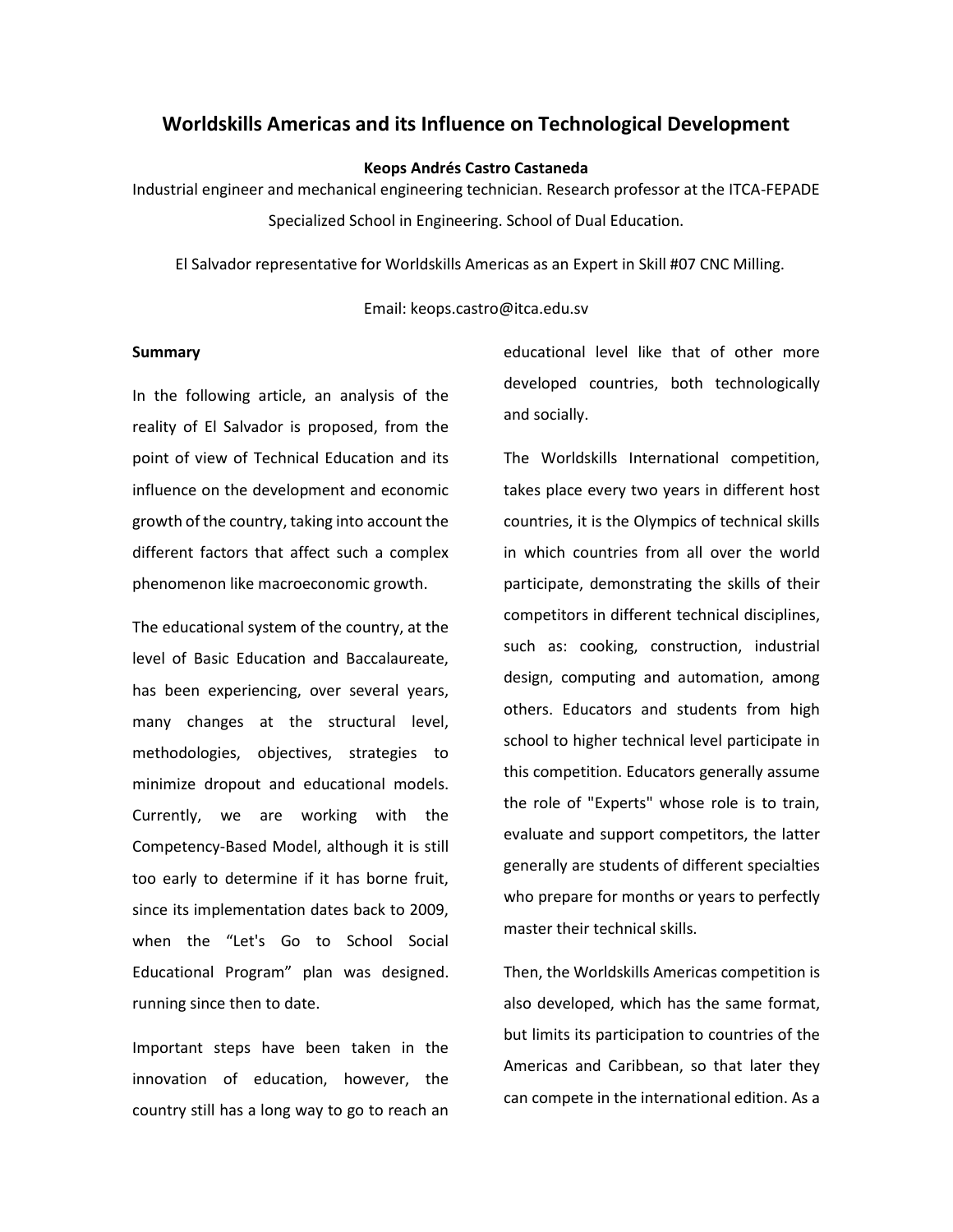country, El Salvador has participated in several editions of this competition, obtaining important results in terms of prizes, medals and honorable mentions, however and perhaps more importantly, it has served to establish a benchmark for comparison of our level of preparation with respect to to the other countries, which, although not bad, is still far from reaching countries like Colombia or Brazil, which have obtained remarkable results at the international level. Currently, the foundations are being laid to systematize the training of young people and to be able to reach a competitive level that is comparable to other countries, in such a way that in the future better results are obtained and we are a reference at an international level, in terms of professional technical training.

Worldskills represents a magnificent opportunity to improve academic quality, introducing in the curricular design the evaluation and performance components that the competition requires, at the same time, it forces students and future professionals to raise their level of personal demand, motivating them to give their best effort to stand out and be able to represent their country internationally. All this has repercussions on the technological and economic development of the country, since a higher level of qualification of the professionals simultaneously raises the

quality of the manufacturing processes, in addition to opening new possibilities of expansion through innovation that future technicians can implement in their companies, in such a way that industry develops and likewise the country's economy.

# **Key words**

Worldskills, Technical Training, Technological Development, Economic Growth, Educational Models, Innovation, Competition, Olympics, Technical Skills.

### **Introduction**

### **Brief History of El Salvador**

El Salvador is a small country located on the coast of the Pacific Ocean in Central America, bordering Guatemala, Honduras and Nicaragua, it has an area of 21,000 km2, a small territory compared to other countries, with a tropical climate and no greater natural resources. The activities of the primary sector represented, for decades, the largest source of income for the country, that is, it was an eminently agricultural country; Throughout its history, industrialization has tried to open a gap in the economy, becoming in the 1960s the country with the highest industrialization index in Central America, then an economic crisis came in the 1970s that caused a slowdown, this was accentuated in the 80's with the event of the armed conflict, until its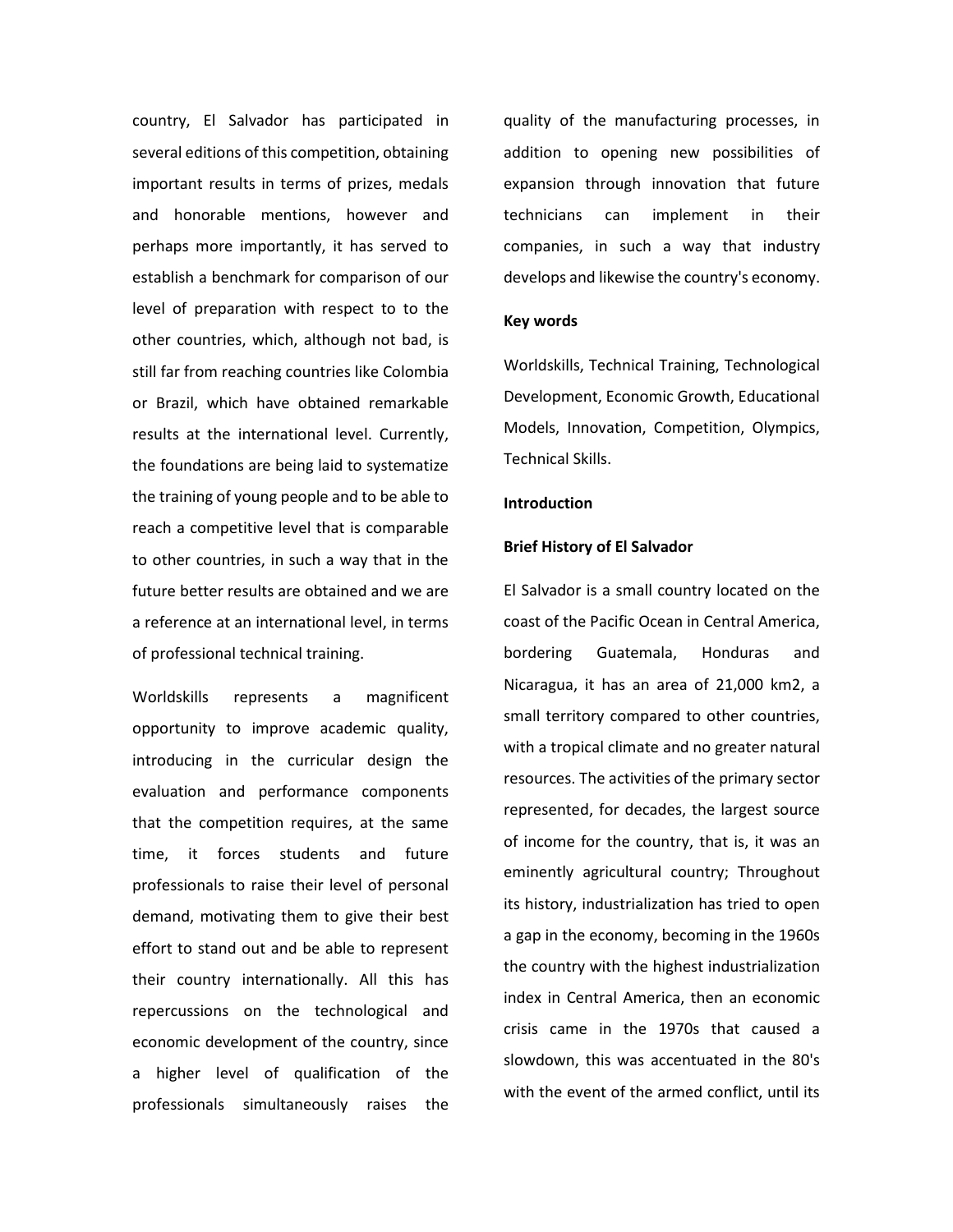end in the early 90's. With the peace accords signed in 1992, the economy once again had a rise and, during the post-war period, the elected governments have been implementing various economic policies, which have paid off in one way or another, however, industrialization up to now is still in the development stage, it has not yet found that element that allows the country to make the leap towards industrialization, and that in turn allows a jump in the quality of life of its inhabitants. It should be noted that the progress has been, to say the least, remarkable, without neglecting the efforts that the governments of the moment have made, since the economy has been having constant and stable growth, but without breaking the underdevelopment barrier, a path that we continue to travel day by day and try to overcome.

#### **Development**

#### **Productive Sectors of El Salvador**

Currently, the predominant economic sector is commerce and services, which represent 65% of the national economy, the industrial sector represents 25% and the agricultural sector has been relegated to 10%. The industrial sector only represents a quarter of the country's economic activity, however, it produces 97% of exports and contributes 16%

to GDP, a not inconsiderable figure, but at the same time it gives us an indication of the direction that the country should take to achieve sustainable economic and social development. [1] For some reason, it has not been possible to make that technological leap that would return the status achieved in previous decades, being a subject that covers so many aspects, its complexity is inherent and, therefore, analyzing the causes of this economic stagnation must be a deep and long research task, in such a way that all the phenomena that concern it are covered.

#### **Education and Development of the Country**

It is well known that education forms a fundamental basis in the development of any country, therefore, the search for academic improvement must be a constant task, both by governments and educational institutions, public and private, from preschool education through higher education.

This is where the dilemma arises, what strategies can give better results? What can we do that has not been done before? How do we generate this leap in quality in our educational system? How does this jump translate into economic and social growth?

The answers to these questions can be many and each country will solve them from its own realities, however, there are strategies that can be implemented and developed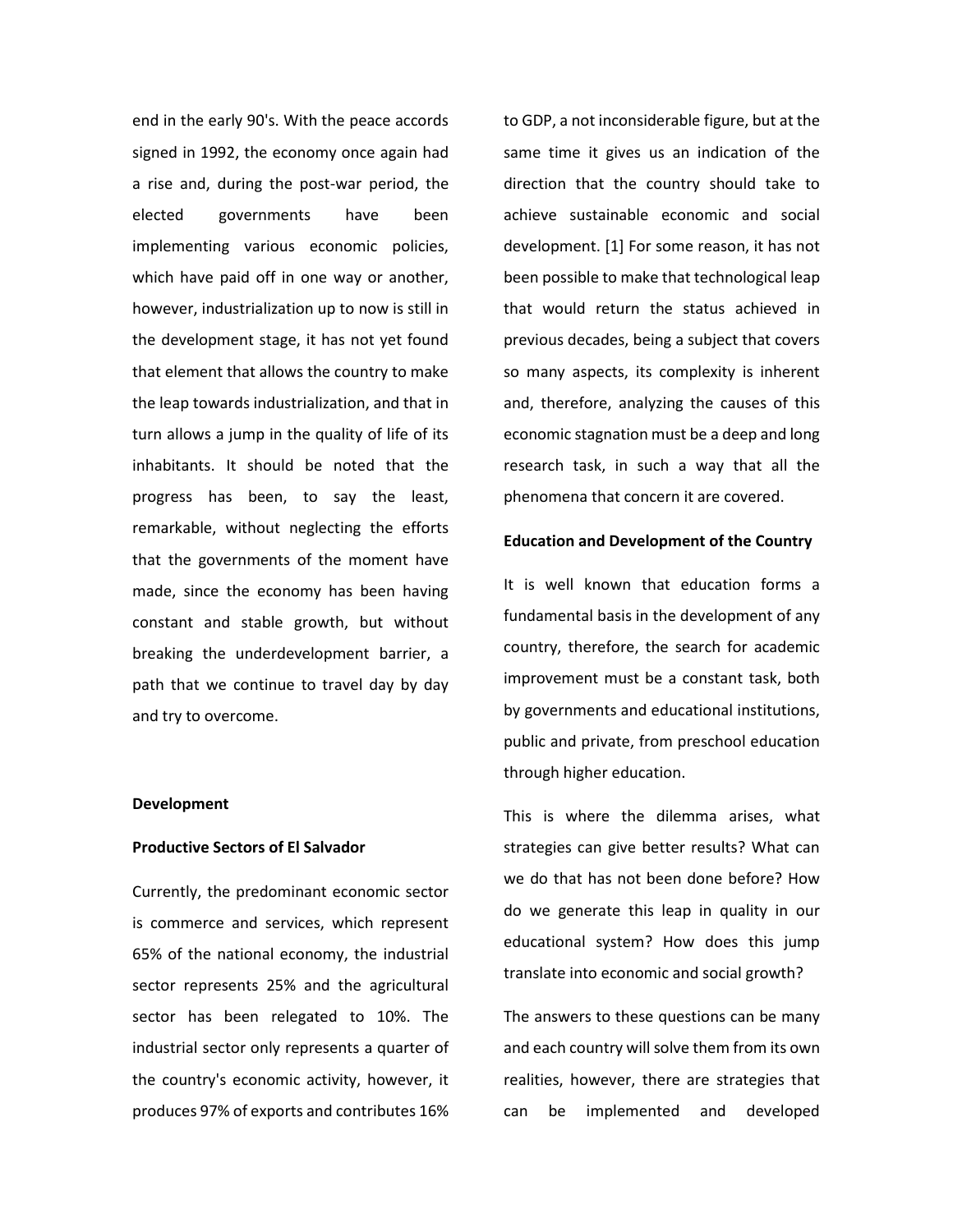collectively, as a sector, as a country, as a region, as a continent.

In this sense, governments and educational institutions must observe and replicate successful strategies proven in other countries, neighbors and non-neighbors, taking into account that they must adapt to the reality of each one, but without ceasing to subtract their essence, in such a way that innovation is a constant in curricular design and that the obstacles that prevent people from overcoming underdevelopment.

Technical Education has an especially important role in generating this change, since it forms the basis of technological innovation, there can be no innovation without ideas and no new ideas can arise without a technical-scientific knowledge base, which is achieved through academic training. For this reason, Higher Education Institutions must include in their curricular designs, the components of innovation, creativity, entrepreneurship and research, which develop in young people that spirit of transformation, which awakens the desire to create and innovate and which translates into the improvement of the productive processes of the industries, in such a way that their competitiveness increases and allows them to open spaces in international markets,

resulting in an increase in the economic growth of the country.

# **Dual Education vs. Traditional**

The Dual Education Model has its origin in Germany, a country in which it has proven to be successful. The Model is developed as follows:

In the Dual Education Model, school graduates are prepared for their future working life. Technical training lasts between two and three and a half years, depending on the trade and previous school training, and is carried out in a dual form in two places of learning: theory is taught in vocational schools and practice, in training companies. The apprentice spends three to four days a week at the company. He becomes a member of the normal staffing and his trainer instructs him in the various work processes of the corresponding specialized trade. Classes in vocational schools complement in-company training. These are carried out in so-called technical courses, in about one or two days a week. [2]

The issue of Dual Education is relatively new for El Salvador, taking the first steps in 2007 at the ITCA-FEPADE Specialized School in Engineering, which, with the cooperation and advice of the German government, implemented the modality for the first time. Dual Education with the career of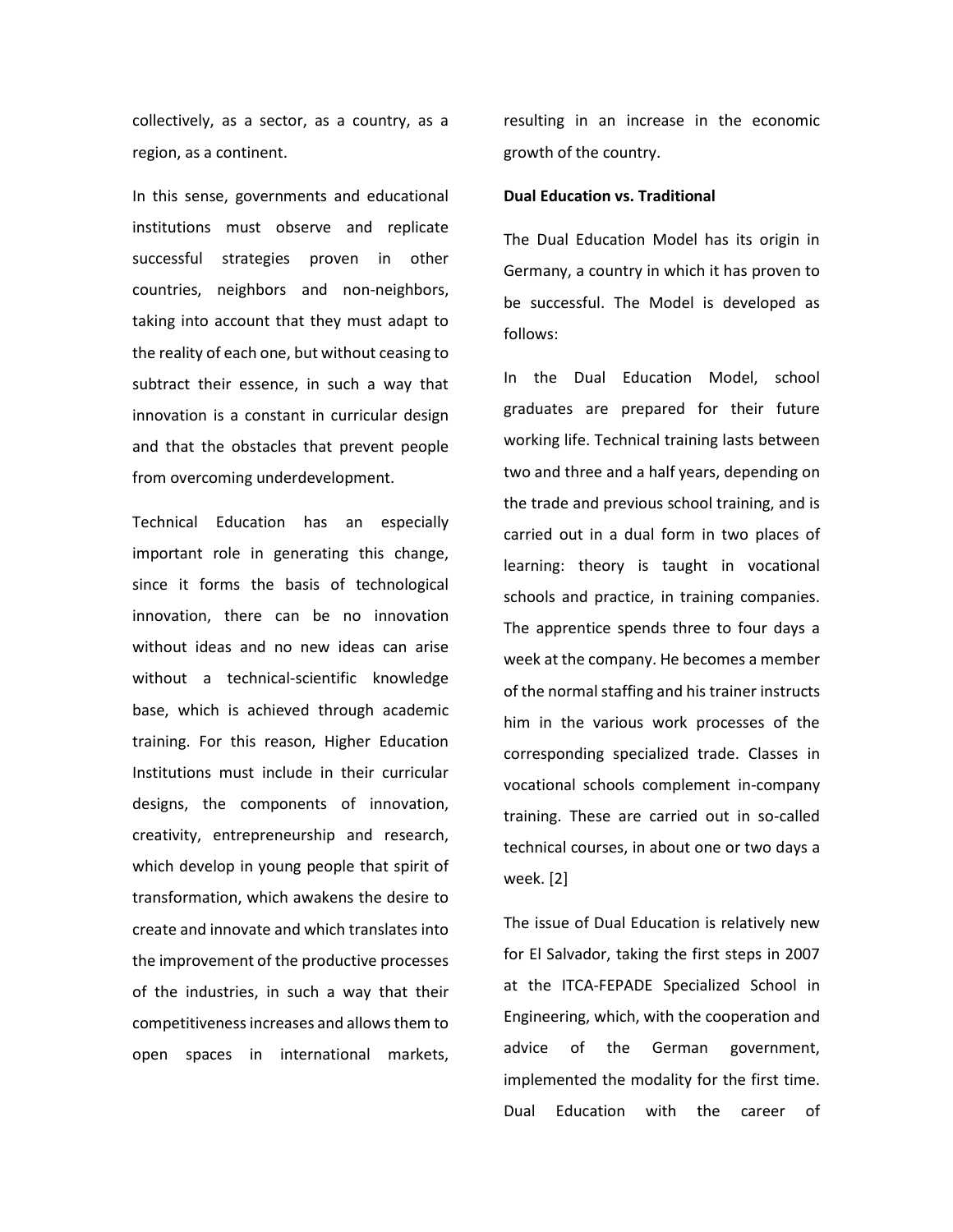Mechatronics, giving phenomenal results in student performance. It is worth mentioning that the school, for years, has been forming cooperation ties with numerous companies in the country, which have always been willing to open their doors for students to carry out internships and professional practices in them, this basis served to improve the reception of the Dual Education Model.

The results observed in the academic performance of the students are indisputable, showing a better reception of the contents, a greater participation in classes and a more favorable evolution in the transition stage from student to worker.

Currently, the Dual Education Modality in the Specialized School in Engineering ITCA-FEPADE, is running with 6 technical careers, Industrial Chemistry Technician, Mechatronics Technician, Industrial Electronics Technician, Industrial Maintenance Technician, CNC Technician and Logistics and Customs Technician, these training and technical specialization areas, impact directly on the needs of qualified human resources that companies have, in such a way that students, upon completing their careers, continue working in the areas in which they were trained within companies. It is important to highlight the role that company-school communication and

feedback play within this process, since the main input for updating and improving the curricular design is the same training needs expressed by both employers and workers.

Currently, the Dual Education Model has matured a lot, having begun implementation 13 years ago, its results are notorious, and its impact on the lives of students is enormous, since it gives them the opportunity to know, in parallel to their studies, the reality of being part of the production plant of a company, this contributes to their integration into working life more effectively and faster. At the same time, it allows companies to generate social well-being, supporting young people who want to improve themselves and opening the doors for them to develop their full potential, in a win-win relationship, in which all the actors involved obtain a benefit and at the same time achieve thier objectives. Companies obtain highly qualified personnel, the educational institution completes its reason for being and young people achieve their goals of personal and professional improvement.

The fact that traditional education does not have that component of integration and identification of young people with companies is noteworthy, which makes the introduction of young people who study under that system into the work environment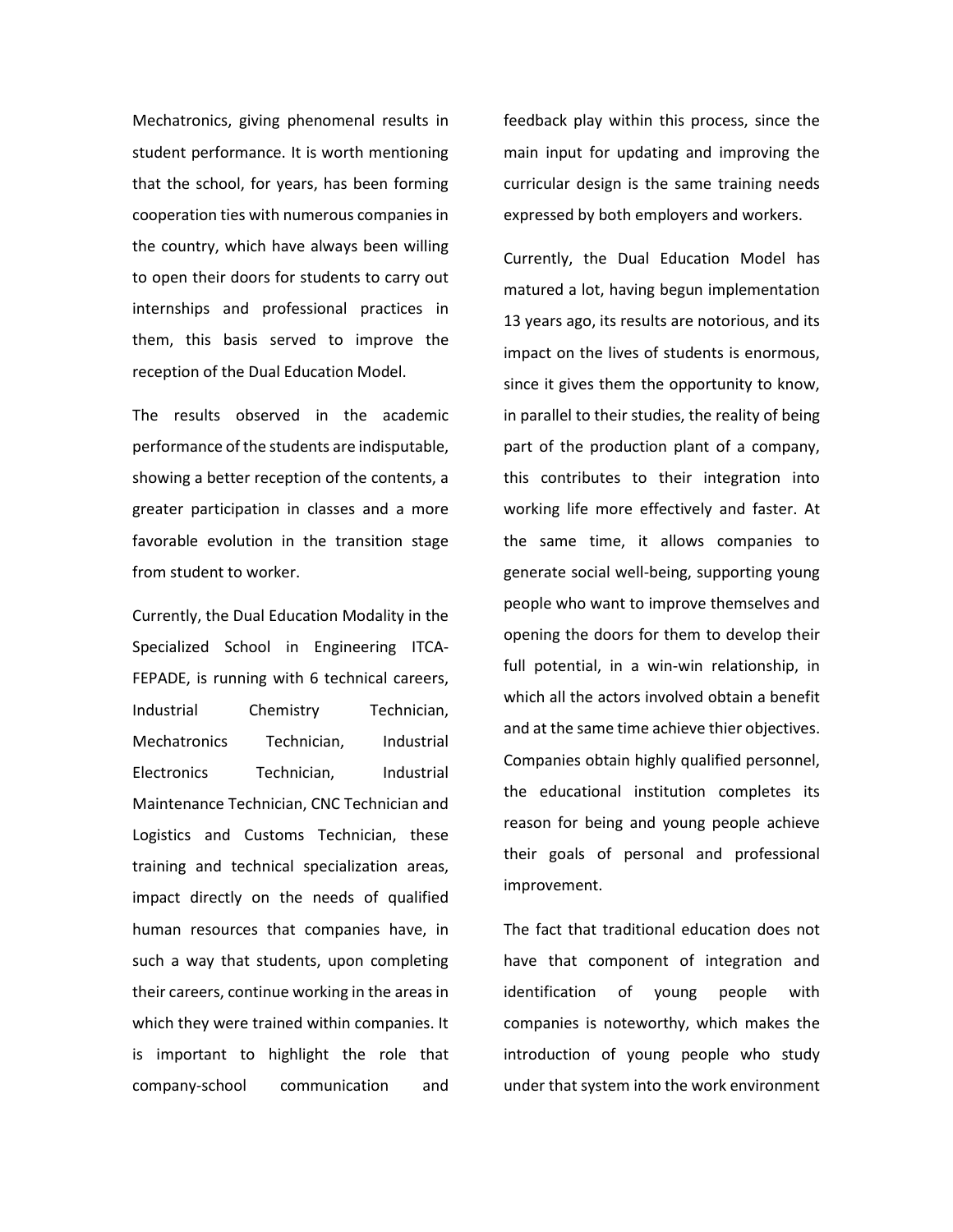more forced, since it is not until they finish their degree, that they have the opportunity to know what it really means to work professionally for a company.

Professional technical education represents, for all the countries of the world, the key to technological development, therefore, the effort to make it grow and improve its quality must be constant and arduous, in such a way that international competitive standards are achieved, that allow companies in the country to produce quality goods and services that comply with the standards demanded by the most industrialized and technologically advanced countries. The companies participating in the Dual Education Model expect high performance from the students they support. In this sense, Worldskills contributes by developing in students a sense of continuous search for improvement, encouraging them to improve themselves to stand out in a country where job opportunities are scarce. Companies also benefit indirectly from the training that young people have during their preparations for competitions.

# **Worldskills as a Tool for Development and Innovation**

As already mentioned before, the Worldskills Competition represents a window to showcase the level of competitiveness that

countries have, through their educational institutions, testing not only the knowledge or skills of competitors, but also his mettle, professionalism, human quality and commitment.

Although it could be intimidating to compete against world powers whose resources and systems are much more advanced than ours, what should be highlighted is the fact of being able to learn from them, being able to establish a starting point from which to start working and training a system that allows reaching this level, taking into account that, like any training process, it must constantly evolve and correct itself, observing the strengths and weaknesses and attacking the points of greatest deficiency.

In this sense, the Worldskills Competition represents the perfect scenario to be able to raise the educational level of any country, since, by being able to compete directly with other countries, a reference framework is obtained to be able to evaluate and determine the points that need to be addressed with greater urgency and puts the reality of our educational system in perspective, from a positive point of view, because through competition, inputs and tools are obtained that can be adapted and replicated in our environment, thus strengthening the educational quality of both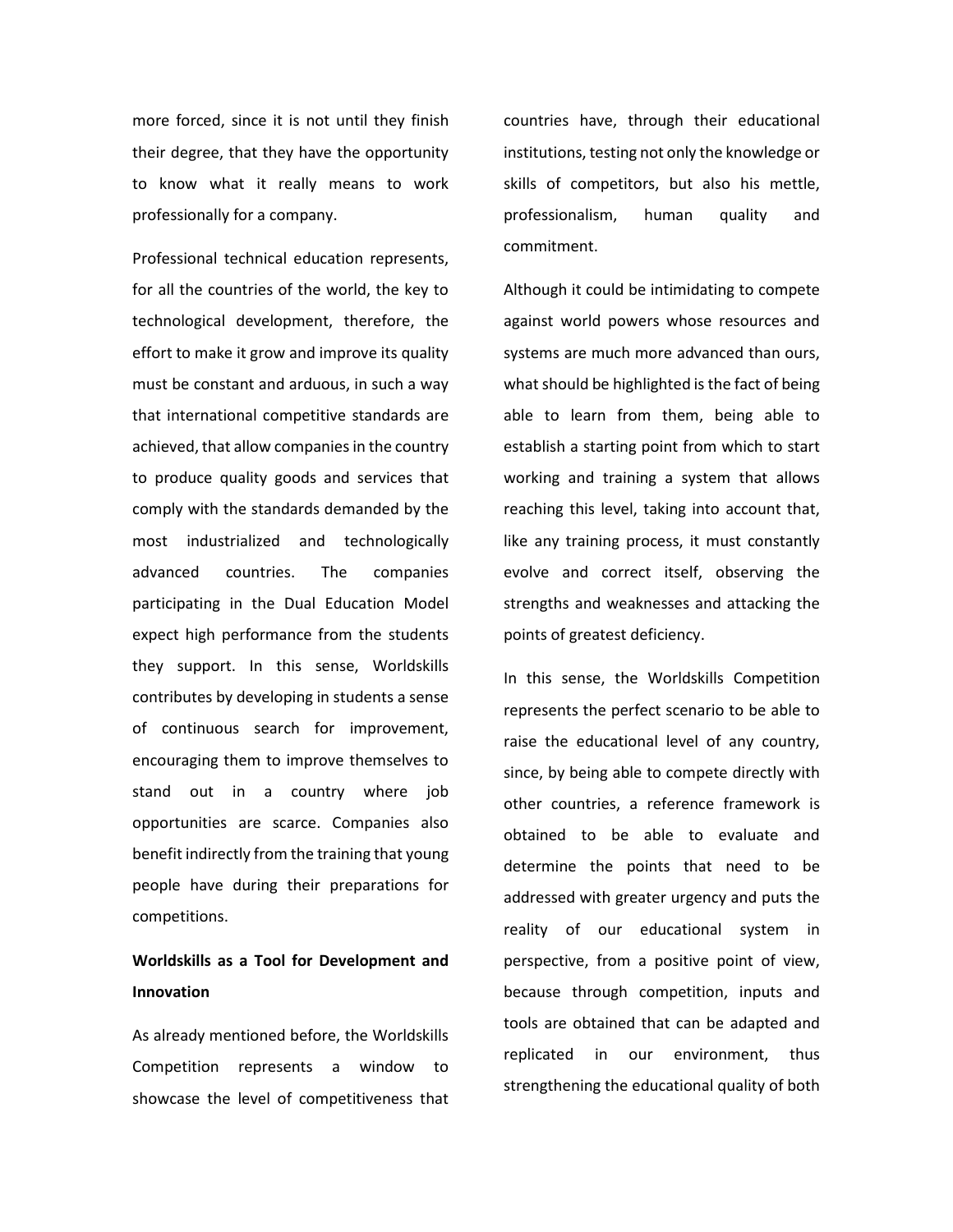the institutions in general, as well as teachers and students themselves.

Internally, as a country, Worldskills has turned out to be a phenomenal tool to improve educational quality at a technical professional level. Firstly, because it awakens a competitive spirit in young people and encourages them to improve in a self-taught way. Also, the fact of being able to travel and know other cultures, in addition to representing their own country, is a tremendous motivation for them, which translates into the professional growth of each one. Considering that it is a competition, this forces each representative to find a way to stand out from the others to obtain that first place that allows them to live the experience of participating and competing at an international level. This transformation encompasses, not only the Competitors, since they are an extension of an entire system. That includes the educational institution, which provides its facilities, equipment, machines and tools which must be at least similar to those of the other countries to be on an equal footing. It includes the educator who assumes the role of Expert, who must grow with the student and be demanding themself to be able to be demanding of the Competitor, they are the one most responsible for good performance before and during the Competition; The three actors,

institution, Expert and Competitor, must act synergistically, in such a way that the process of training and development of skills is fluid, harmonious, evolutionary and constant, only in this way can success be achieved.

It is for this reason that competition becomes such a valuable tool, because, although in the end, only one Competitor wins per Skill, in the process all participants were growing and improving, learning both from the Experts and from each other. This process generates a cascade of development, since growth and learning will be reflected in the professional life of future technicians, engineers, graduates, or whatever profession is chosen. Performance in the labor field will be enriched and will result in an improvement in the processes of the companies and in the quality of their products or services, then these improvements will bring benefits to the country, such as economic growth, better tax collection and improvement in the quality of public services.

Of course, the panorama presented is not a result that will be obtained overnight, it may even be utopian, but it is important to start taking the first steps, and without a doubt, participation in Competitions of this level deserves to be supported and given continuity to achieve the objectives that as a country should be raised.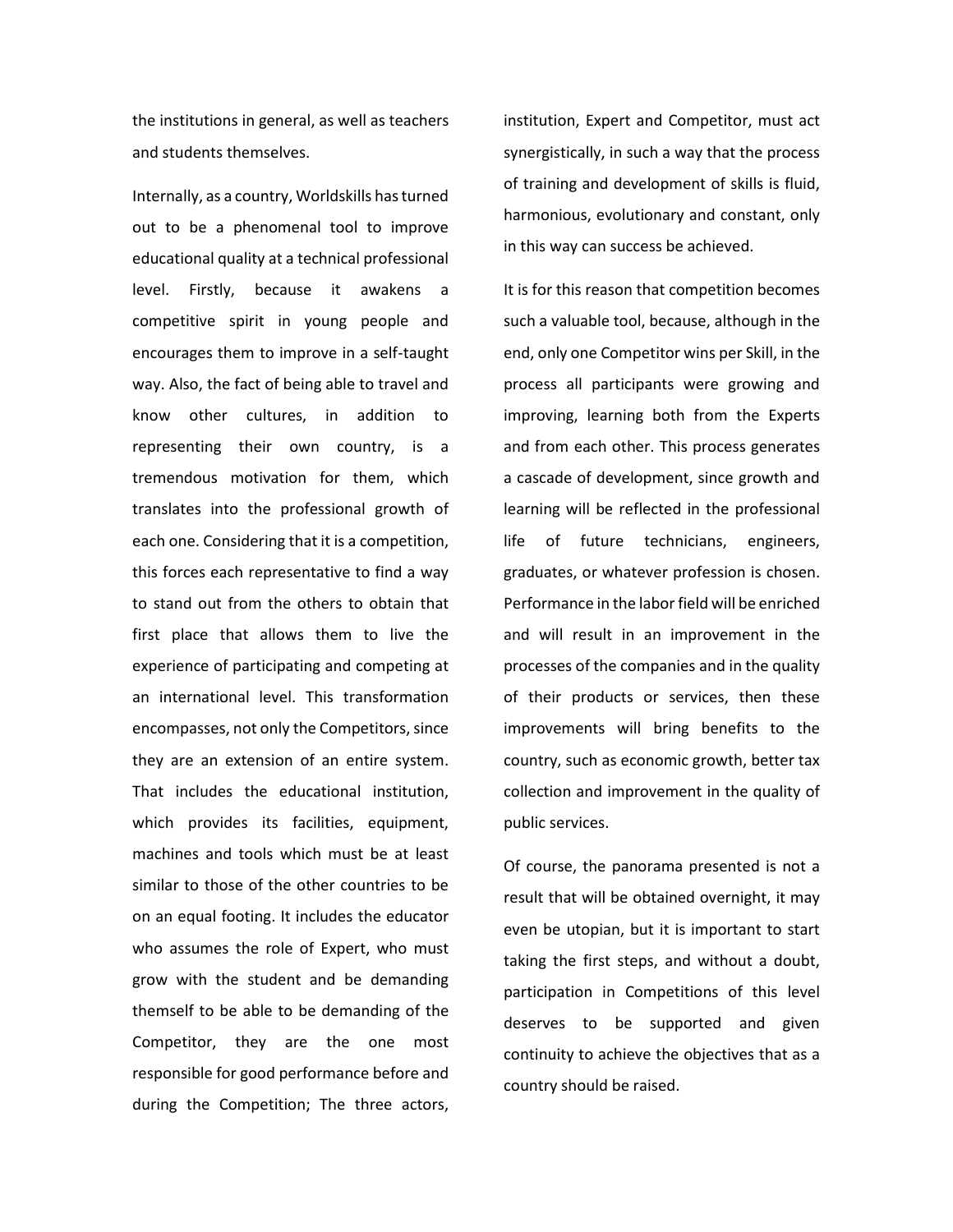The participation of the ITCA-FEPADE Specialized Engineering School in the Worldskills Americas Competition began in the 2012 edition, held in Brazil; on that occasion, two Mechatronics Engineering students participated, their participation was highlighted with honorable mention. In 2014, it participated in the leaders' forum in which it enrolled the ITCA-FEPADE Specialized School in Engineering, as the representative of El Salvador for Worldskills Americas. Between 2015 and 2017, teachers from the School of Dual Education participated in international training, obtaining certification as Marking Experts in the areas of Mechatronics, Welding, CNC, Robotics and Cyber Security. The second participation in WSA was in the 2019 edition, held in Sao Paulo, Brazil; On that occasion, 3 students competed, one Industrial Maintenance Engineering student and two Mechatronics Engineering students, who obtained third place, surpassed by Colombia and Brazil with second and first place respectively.

In 2019, the first national qualifying round was also successfully carried out with the official Competition format; 50 students from all over the country participated, in the Skills of Mechatronics, Cyber Security, CAD, Cooking, Electrical Installations and Automobile Technology. Future participants who will represent the country in future editions were elected from this Competition.

Currently, the ITCA-FEPADE Specialized School in Engineering is in the process of preparation, with the vision of participating in the next edition and standing out among all participating countries.

Companies participating in the Dual Education Model have shown interest in the Competition and have supported students by providing materials, providing the use of training facilities, uniforms and per diem. This shows that the Competition is significant both at an educational and business level.

#### **Conclusion**

El Salvador is taking important steps to promote industrial activity as a source of technological, economic and social development.

The education system has been renewed year after year, introducing innovation tools, better academic resources, new technologies and vocational workshops. Although Technological Education is not yet a priority, it has been given a lot of support and is beginning to be seen as such; With the creation of government offices specialized in science and technology, the aim is to further promote development.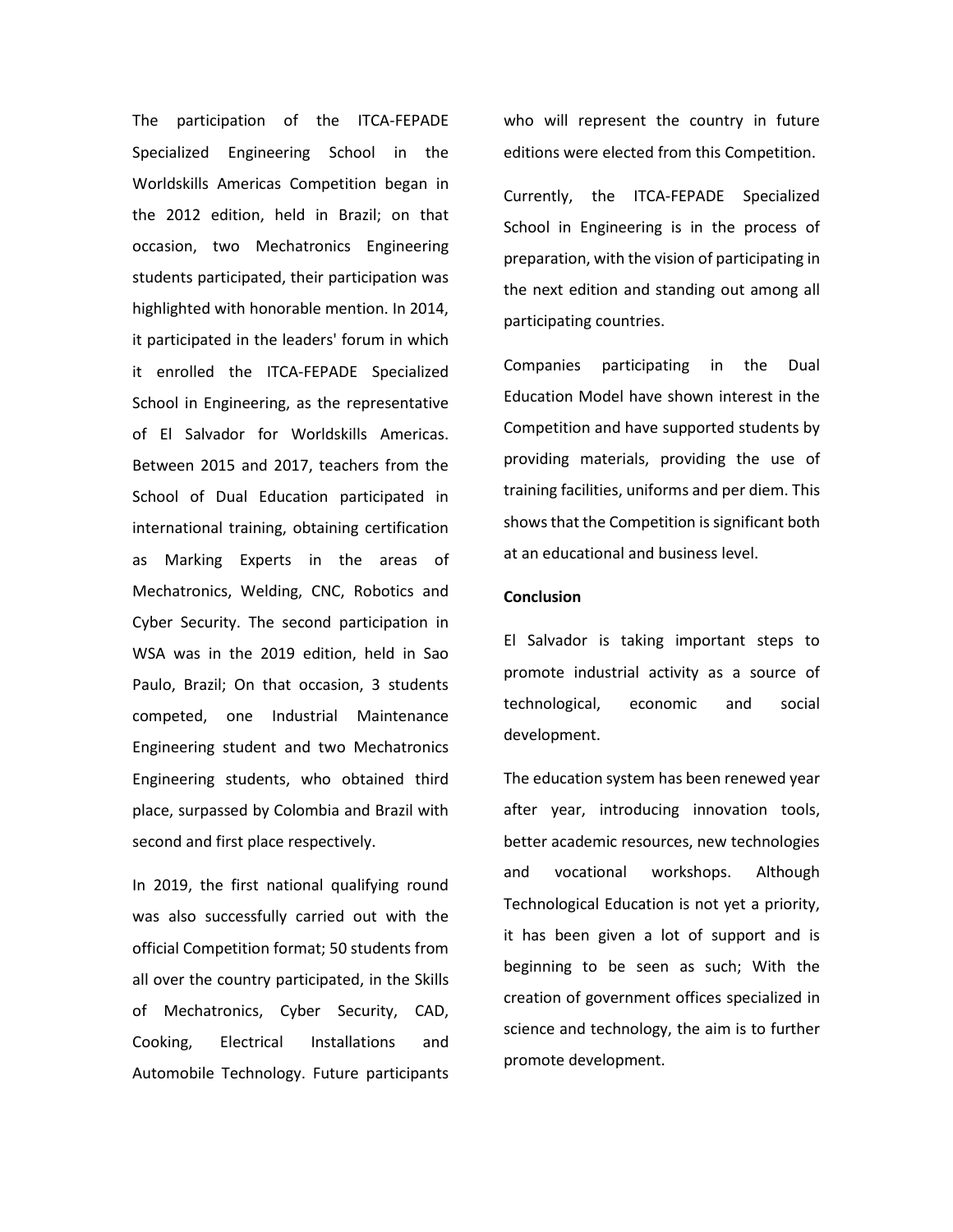The ITCA-FEPADE Specialized School in Engineering, with more than 50 years of experience, is an institution with a long history and national and regional recognition, characterized by its learning methodology based on labor competencies and its predominantly practical teaching vision; ITCA-FEPADE has positioned itself as a benchmark in Higher Technical Education at the national level. In its constant search to improve educational quality and contribute to the development of the country, the ITCA-FEPADE Specialized School in Engineering has entered the Worldskills Americas international Competition, which has brought benefits to the institution, its academic staff and students; Among them we can highlight, the training of its teachers as trainers of specific Skills in Worldskills format, various technical trainings and conferences in which students and teachers participate, as well as the renown that the ITCA-FEPADE Specialized School in Engineering has gained internationally .

The path that has been traveled as an institution is enviable, but it is recognized that much more remains to be done; For this reason, the ITCA-FEPADE Specialized School in Engineering continues the constant work of preparation with the vision of participating in future editions of the Competition and to have its representatives stand out, aware that the benefits obtained from it are enormous and that in the future we can be recognized for our high competitive level and our professionalism in the field of technological, scientific and innovative education.

# **References**

[1] ASI ANALYTICS. Cuarto Informe Trimestral de Desempeño Económico. 2019. [Online] Available at: [http://industriaelsalvador.com/wp](http://industriaelsalvador.com/wp-content/uploads/2019/12/SOCIOS-ASI-ANALYTICS-4%C2%B0-TRIM-19.pdf)[content/uploads/2019/12/SOCIOS-ASI-](http://industriaelsalvador.com/wp-content/uploads/2019/12/SOCIOS-ASI-ANALYTICS-4%C2%B0-TRIM-19.pdf)[ANALYTICS-4%C2%B0-TRIM-19.pdf](http://industriaelsalvador.com/wp-content/uploads/2019/12/SOCIOS-ASI-ANALYTICS-4%C2%B0-TRIM-19.pdf)  [Accessed: 09-sep-2020]

[2] Eva Rindfleisch y Felise Maennig-Fortmann. Formación dual en Alemania. Formar técnicos por medio de la teoría y la práctica. 2015. [Online] Available at: [https://www.kas.de/c/document\\_library/get](https://www.kas.de/c/document_library/get_file?uuid=1535054a-e18a-ebf9-8204-b883adda0115&groupId=287914) [\\_file?uuid=1535054a-e18a-ebf9-8204](https://www.kas.de/c/document_library/get_file?uuid=1535054a-e18a-ebf9-8204-b883adda0115&groupId=287914) [b883adda0115&groupId=287914](https://www.kas.de/c/document_library/get_file?uuid=1535054a-e18a-ebf9-8204-b883adda0115&groupId=287914) [Accessed: 09-sep-2020]

# **Bibliography**

Banco Central de Reserva de El Salvador. Información de Comercio Exterior disponible desde 1994. Movimientos actualizados hasta Julio del 2020 [Online] Available at: